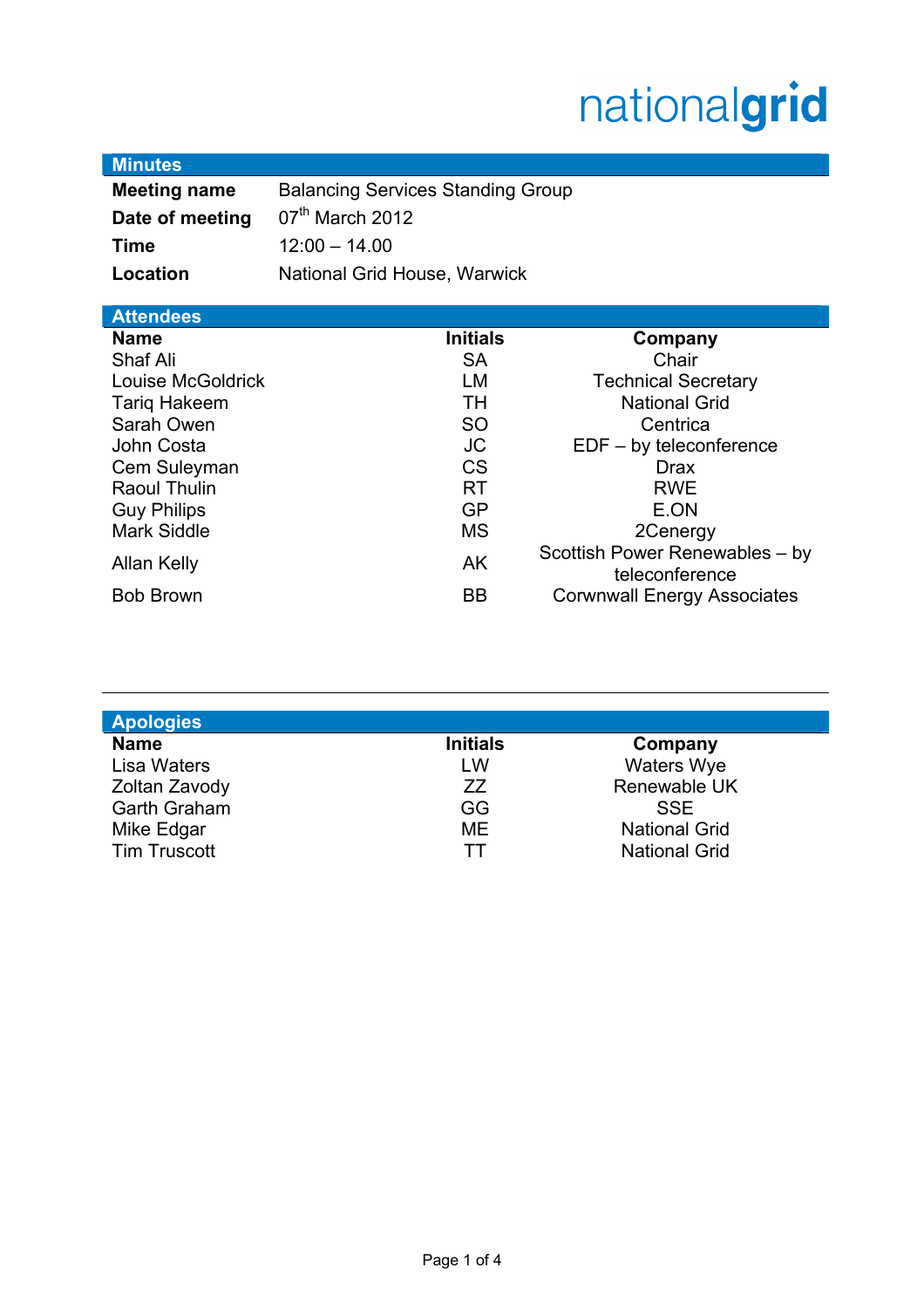## nationalgrid

#### **1 Introductions/Apologies for Absence**

1. SA advised that he would be chairing the meeting, in the absence of Mike Edgar (the normal BSSG chair). SA advised that Tim Truscott (National Grid) was unavailable and therefore his presentation on Emergency Instructions would be postponed until the next meeting.

#### **2 Approval of Minutes from the last meeting**

2. The draft minutes of the Balancing Services Standing Group meeting held on the 18<sup>th</sup> January 2012 were approved with no further comments, the minutes will be made available on the National Grid Code Website.

#### **3 Review of Actions**

3. **Action 1:** *KC to send out link to P276 consultation to BSSG group once published.*

Update: The P276<sup>1</sup> workgroup is due to issue its consultation on the 22<sup>nd</sup> March 2012 with a consultation period of 15 working days.

Post meeting update: P276 Assessment Consultation was issued on the 29<sup>th</sup> March 2012 with the consultation period closing on the  $20<sup>th</sup>$  April 2012.

#### **Status: Closed**

4. **Action 2:** *Demonstrate the percentage of claims under each category (TH)* 

**Update:** TH advised that only 1 claim under category 4 had been submitted since the existing compensation arrangements had been implemented.

#### **Status: Closed**

5. **Action 3:** *Add in additional cost through ABSVD under category 2 and 4 (TH)*

**Update:** Additional information has been included in the document entitled "Comparison of the Compensation Mechanism for different types of disconnections<sup>2</sup>" and circulated on the 29<sup>th</sup> February 2012.

6. **Action 4:** *NG to look at providing clarification in the form of presentations on the difference between an emergency instruction and an emergency de-energisation and how they work.* 

#### **Status: Carried Forward**

7. **Action 5:** *Finalise and circulate position paper on what has been agreed in relation to CAP48 and CAP144 and the outstanding issues prior to next meeting and include key milestones/timeline in terms of next steps. The position paper may be standalone or*  part of the final consultation report, with BSSG view's in each section of the report *(TH)*

**Update:** Position Paper BSSG, CAP48 and CAP144 compensation was circulated on 29<sup>th</sup> February 2012.

l

<sup>&</sup>lt;sup>1</sup>Link to P276: <u>P276</u>

<sup>2</sup> http://www.nationalgrid.com/NR/rdonlyres/F861C1DE-3B86-4379-B88B-33145374EF02/52004/Comparisonofcompensationmechanismsv2.pdf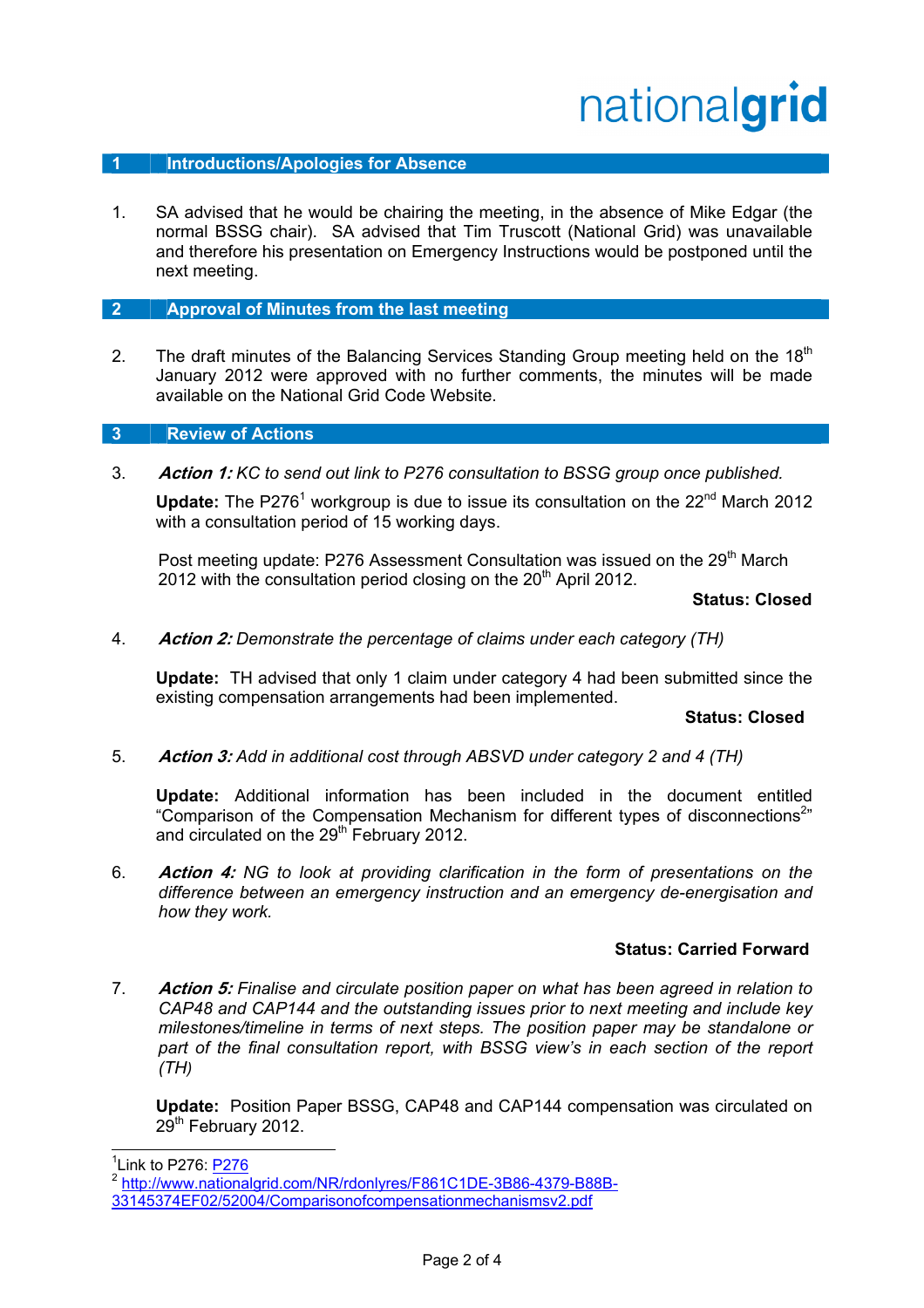#### **4 Loss of Transmission Update**

- 9. TH outlined that the paper entitled, "Position paper BSSG, CAP48 and CAP144 compensation", summaries the discussions the BSSG has had in relation to CAP48 and CAP144 compensation and advised that the paper discusses a number of possible amendments to the schemes.
- 10. The group reviewed the position paper and the following summarises the debate:
	- clarification was sought on Section 4.4 and the duration of the initial compensation period. It was confirmed that compensation is paid for up to a maximum of 24 hours, if transmission access is unavailable and not for the period for which the generator is unable to utilise the transmission access. The group did not unanimously agree on the merits of increasing the initial compensation period from 24 hours to 36 hours.
	- whether compensation should be paid on a sliding scale. TH confirmed that the initial compensation period was compensated at a Market Index Price (MIP) over the initial 24 hour period, after the initial period Users receive a daily rebate of TNUoS charges. The group concluded that the paper was reviewing whether to increase the initial compensation period duration and not the level of compensation being paid, but it did not preclude a User from raising a Modification in this area.
	- various scenarios where raised by JC in relation to whether additional compensation should be paid to cover restoration periods for generators following a short or long loss of transmission access.
	- AK stated that the position paper BSSG CAP48 and CAP144 compensation did not consider renewables in respect to Renewable Obligation Certificates (ROCs) or the potential expansion of renewables.
	- The group debated at length as to what the compensation arrangements were trying to compensate for. Different views were expressed, one view was that compensation should cover the initial balancing exposure and payments made for Transmission Entry Capacity (TEC) and should not extend to consequential losses. Other views expressed stated that compensation should cover loss of opportunity costs, although it was also commented that Users could take out insurance to cover loss of opportunity costs.
- 11. Following the review of the position paper it was agreed prior to it being finalised that it should be circulated for comment.

#### **New Action 6: Comments from Standing Group members on the position paper to be received by 31st March 2012.**

12. The paper proposed five possible amendments to CAP48/CAP144 compensation. It was agreed that National Grid would draft CUSC modifications for two of these proposals, alignment of CAP48/CAP144 and amending the administrative procedures. It was also proposed that National Grid raise a modification in a third area to clarify that multiple site disconnections would be captured under CAP48.

#### **New Action 7: National Grid to draft three CUSC modifications.**